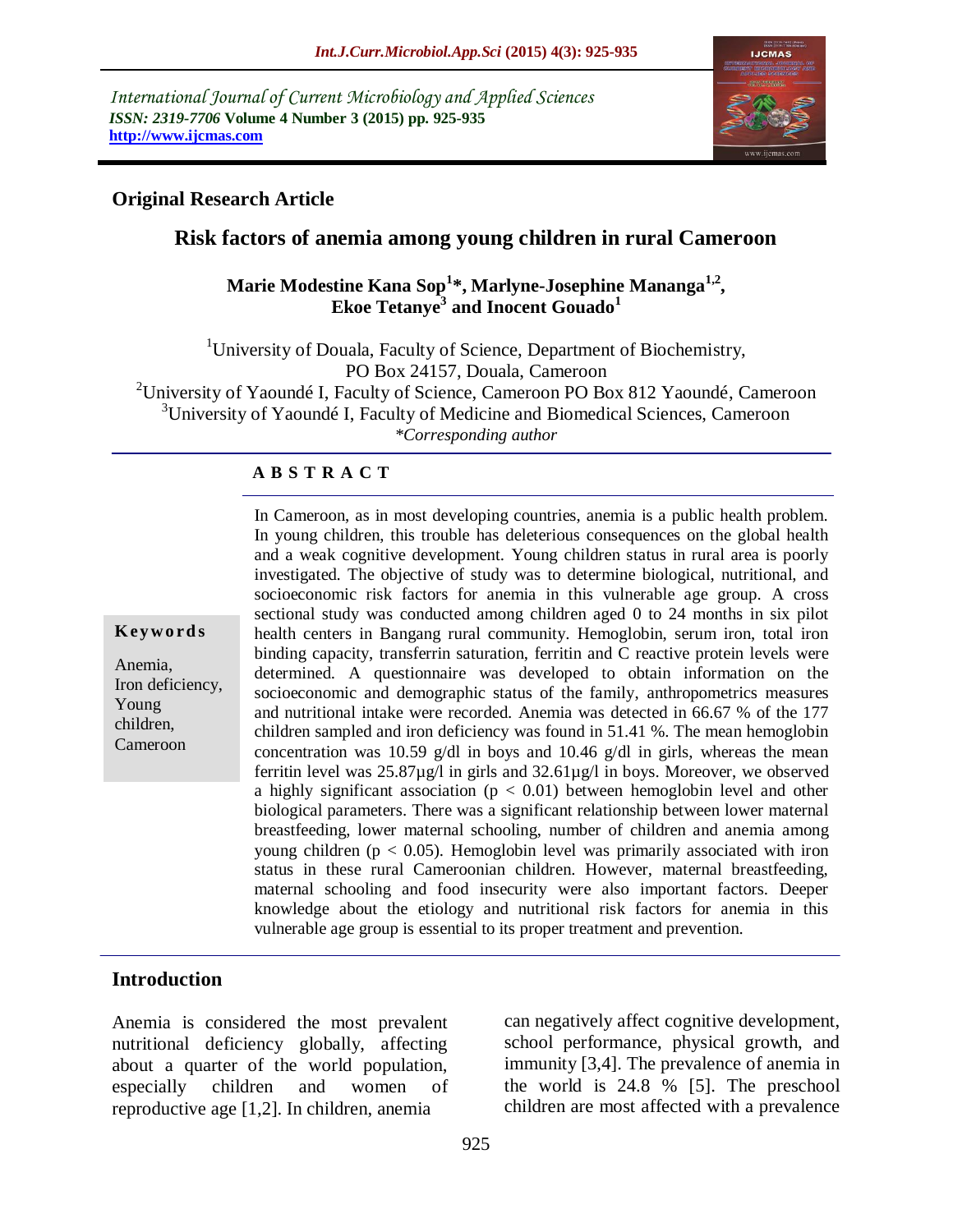of 47.4 %, followed by pregnant women (41.8 %), non-pregnant women (30.2 %) and school age children (25.4 %). In each age group and sex studied, the highest prevalence is found in Africa [5,6], with a global frequency of 64.6 % in the preschool children and 55.8 % at the pregnant women. The demographic, and Health Surveys in Cameroon [7], reported that 60 % of children aged 6 to 59 months were anemic.

Iron deficiency is believed to be the most important cause of anemia among children and is attributable to poor nutritional iron intake and low iron bioavailability [8]. Others factors, including folate and vitamin A deficiencies, malaria infection [9], hookworm infestation are also associated with childhood [10]. This is the disturbance of physical and mental development often irreversible in infants and children, of least resistance to infections, tiredness and decreased physical and intellectual abilities [11]. Beyond the age of 24 months in rural area in Cameroon, there is very little information on child anemia [12]. Despite the multiple consequences of this disease, few investigations are conducted among young children in rural area in Cameroon.

Most studies were focalized in the characterization of anemia and malaria in urban area [10-13]. This study was undertaken to estimate the prevalence of anemia and iron deficiency among young children in Bangang rural community and to determine the various factors associated with anemia in this population.

## **Materials and methods**

Bangang community in the West Region of Cameroon covers an area of 185  $\text{Km}^2$  and is located on the longitude 12°7' 59' East and the latitude 5°24'0''North. It has a tropical

rainy grass field and savannah forest vegetation, humid climate with a population of 250 000 inhabitants. Bangang is one of the rural parts of Batcham council, department of Bamboutos. The major occupation of the local population is farming. They produce most of the food consumed in the whole council.

This study was conducted in six pilot health centers in Bangang health district, namely: Batsintsuet, Bamboue, Baletia, Zemezong, Nzong and King Place (Bangang District Medical Center). Children were recruited for this study with parents consent. The collection of anthropometric data of this study was done from a questionnaire sent to the parents and the informed consent of parents following an explanation of the interest of the study. The socio economic status was defined by the following parameters: the mother educational status, the number of family members and the working status of the mothers. Information on continued and previous breastfeeding practices was obtained with specific questions about whether the child was currently breastfeeding, the duration of exclusive breastfeeding, and the child's age at introduction of complementary foods and age at breastfeeding cessation.

The dietary survey was conducted among the children. Through the questionnaire designed for this purpose, the methods of 24 hours recall, three days weighed food records and dietary history were used to determine dietary habits, the type of food and the usual frequency of consumption of food during a week. Food intakes of children was quantified by using household weighing measuring tools, such as standard measuring cups and spoons, ruler for measuring dimensions. We determined the child's daily intake of food items by weighing their meal before an after each meal.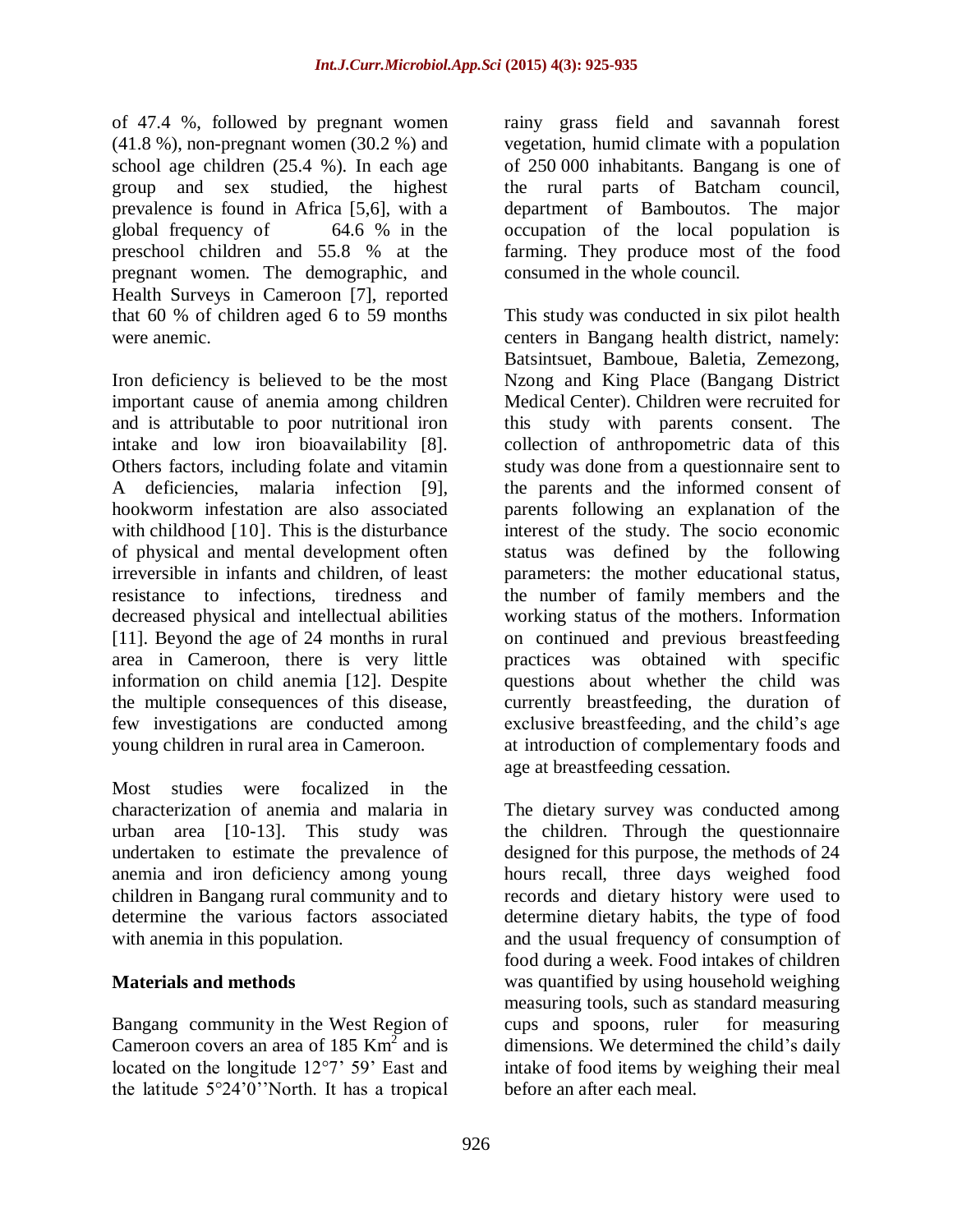Body size and growth were assessed through height and weight measurements. Each child's length and weight were measured. Height for age, weight for age, and weight for length were calculated. For these variables, results with z-scores less than -2 were defined as stunting, underweight and wasting, respectively in accordance with the 2012 DHS and WHO child growth standards [14,15].

Children underwent field estimation of capillary hemoglobin level (HemoCue, Angelholm, Sweden). Venous blood (3 mL) was drawn from each child, processed appropriately in the primary health center laboratory within 6 hours of collection, and then packed with ice and transported to the reference laboratory. Samples were analyzed within 48 hours of collection. Laboratory assays were performed as follows: automated complete blood examination URIT 12 Hemoglobinometer (used only for hemoglobin estimation); serum ferritin, transferrin and C reactive protein CRP ([immunoturbidimetric assay], reagents from Biorex diagnostics, [United Kingdom]), serum iron ([colorimetric enzymatic ferene method], reagent from SGMitalia, [Roma, Italia]).

Children with hemoglobin levels  $< 11.0$  g/dl or 14.5 g/dl for infants were considered anemic. The severity of anemia was classified as severe (Hb <7.0 g/dl), moderate  $(7.0 <$  Hb  $\leq 10.0$  g/dl) and mild  $(10 <$  Hb  $<$ 11g/dl), depending on the hemoglobin value of anemic children. Iron deficiency was defined as plasma ferritin level  $< 12 \mu g/L$  or serum ferritin 20-50µg/L, plus two abnormal values in the following three biochemical parameters: serum iron  $< 11$  µmol/L, total iron binding capacity > 72 µmol/L, transferrin saturation < 16 % or C reactive protein > 5mg/L. Anemia, iron depletion, iron deficiency and iron deficiency anemia

were defined according to World Health Organization criteria [4, 5].

# **Statistical analyses**

For statistical analysis, data were analyzed by the Statistical Package for the Social Science (SPSS) version 17. The Chi<sup>2</sup> test and logistic regression analysis were used to investigate the relationship between the prevalence of anemia and the socio demographic factors. The software ENA for Smart 2007 was used to calculate anthropometric index. Differences were considered statistically significant at a p value  $\leq 0.05$ .

# **Ethical approval**

Experimental procedures and protocols used in this study were approved by the National ethics committee of Cameroon and Regional health office. Informed, signed consent to participate in the study was obtained from all participating mothers or caregivers.

# **Results and Discussion**

The distribution of risk factors for anemia between the anemic and non-anemic children is shown in table 1. The findings demonstrate that 45.20 % (80 cases) were boys and 54.80 % (97 cases) girls. Female had a slightly higher risk of presenting anemia than male. The risk of anemia decreased with increasing age of the child, progressively lowering with each age group.

Mother's education showed a similar pattern, with lower risk among children whose mothers had attended a secondary level education ( $p < 0.05$ ). It appeared that 22.59 % of mothers were active workers. The prevalence of anemia among children whose mothers had a remunerous jobs were 72.50%. Comparatively, the prevalence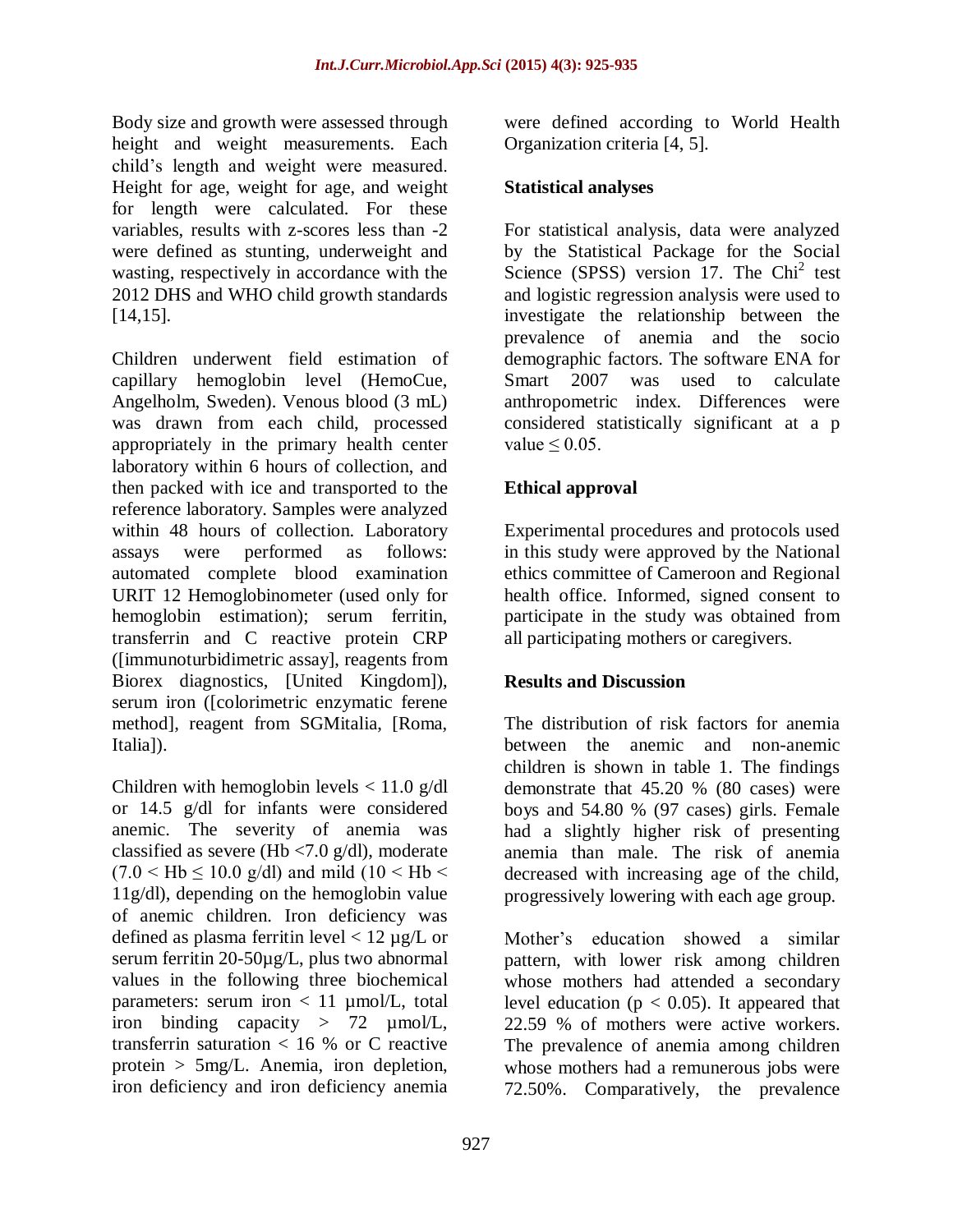proportions of anemia in children whose mothers were unemployed were 64.96 %. But no significant ( $p > 0.05$ ) relationship exist between these 2 groups.

Considering the variables related to household composition and number of children, we observed that children were more prone to have anemia if they lived in households with more than five residents. The prevalence of anemia among children whose mothers had less than five children was 60.95 % while for those with more than five children was 75 %.

Others hands, children whose mothers had stopped breastfeeding at the time of study, presented a prevalence of anemia greater (p  $< 0.05$ ) than those whose mothers were still breastfed. However, in this community exclusive breastfeeding is rare. With regard to indicators of nutritional status, anthropometric deficits measured in terms of weight for age, height forage, and weight for height increased the prevalence of anemia.

The mean values of the different iron status parameters in children are presented in table 2. It was observed that all the parameters did not indicate the significant differences between girls and boys ( $p > 0.05$ ). These values were in accordance with the normal physiological references values from the literature except for the rate of hemoglobin  $(10.52 \pm 2.21 \text{g/dL})$  which is lower overall and by sex. Furthermore, mean of iron status is low in male than female. In contrast, mean ferritin and mean of total iron binding protein were higher in male compared to female  $(32.61 \pm 4.09 \text{ µg/L}$  and  $25.87 \pm 3.14$  $\mu$ g/L and 57.08 ± 4.25  $\mu$ mol/L and 54.05 ± 4.51 µmol/L respectively).

The mean nutritional intake for children is shown in table 3. Mean iron intake from non-breast milk sources consumed during

the previous 24 hours was 0.67 mg for infants aged 3 to 4 months which was 67 % of the recommended daily intake for children. Mean daily iron intake of the children was above 50 % for all the children. However their daily zinc and energy intakes were below the daily requirement values.

The overall prevalence of anemia was 66.67 % (table 4). Among these children, 5.08 %, 22.60 % and 36.16 % respectively suffering from severe, moderate and mild anemia. In addition, iron deficiency and iron deficiency anemia were found respectively in 51.41% and 38.8% of the young children.

Table 5 shows that serum ferritin, serum iron concentrations, total iron binding capacity, C reactive protein and transferrin saturation were highly significant associated to hemoglobin level ( $p < 0.01$ ). Anemia was positively associated with maternal education level, breastfeeding, number of children and iron intake ( $p < 0.05$ ).

This work helps to design appropriate minotoring in order to avoid the early onset of anemia among young children in rural area in Cameroon. The present results confirmed the high prevalence of anemia in Cameroon with no significance difference between two sexes. This rate is comparable to the national prevalence reported by The Ministry of Health in 2011 and 2012 [7,16], where the prevalence of anemia among preschool children was 60 % and 57 % among children aged 1 to 59 months. Anemia in this population of children was 27 % mild, 31% moderate and 2 % severe. In addition, the study shows that anemia principally iron deficiency is a reality among young children in this community. Hemoglobin levels in children were primarily related to iron stores.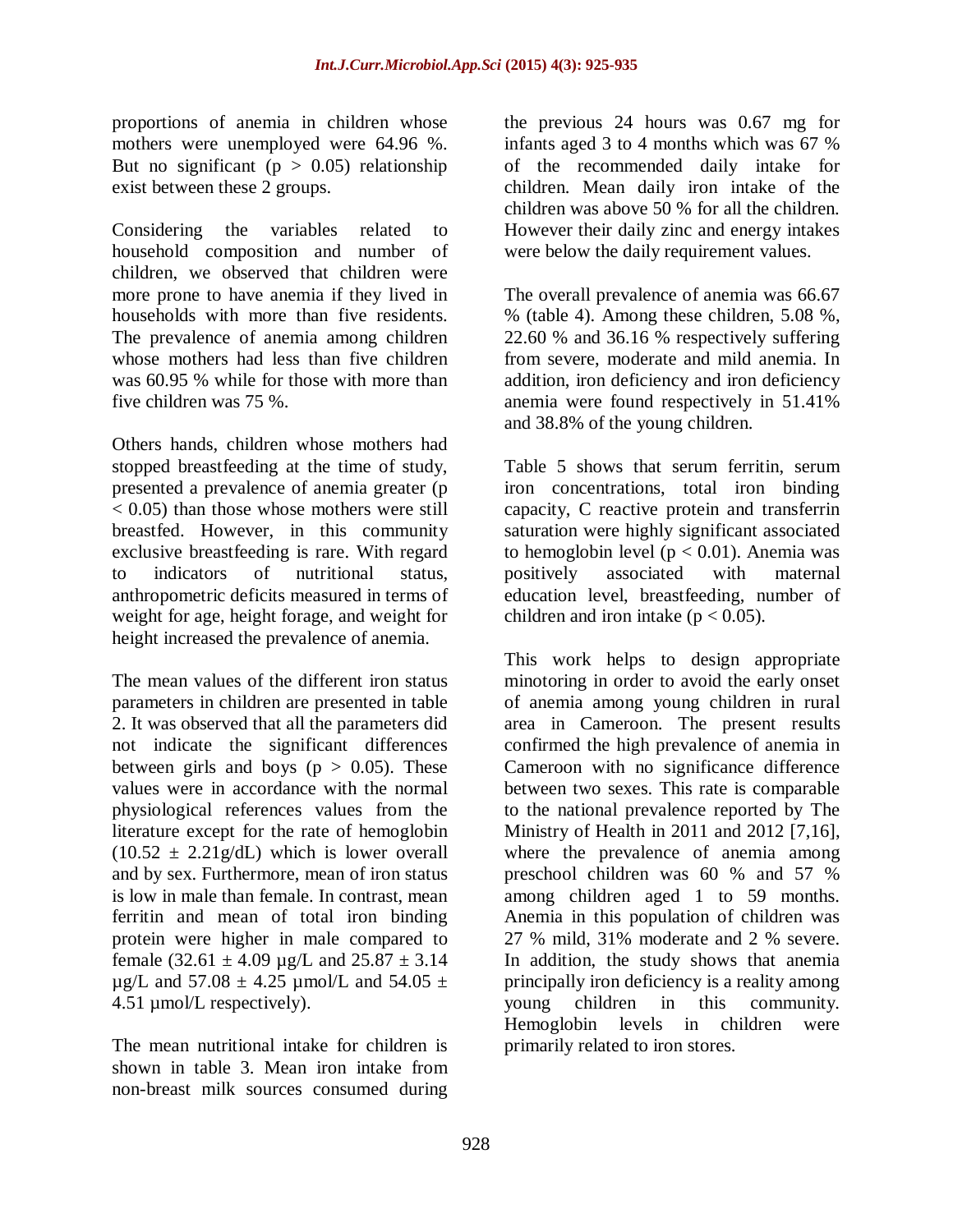These different rates are similar to those obtained among young children in rural India [17] and among indigenous children in Brazil [1]. According to the first author India, the prevalence of anemia among young children was 75.3 %. The results of the second authors reveal that 51.2% of indigenous children less than 5 years age in Brazil and approximately one sixth presented moderate/severe anemia (16.4%). Others studies reported the same results on a similar population of children aged 0 to 60 months in Cameroon [9, 18, 19].

The prevalence of anemia in the study population was 66.67 %. Conversely, this rate is higher than that obtained in Morocco in children aged 6 to 16 years (12.2 %) [20], 30.3 % among children aged 5 to 11 years in school canteens in Abidjan [21]. In comparison with our results, others studies reported the same prevalence of anemia among the school children [22, 23]. These findings suggest that the prevalence of anemia in our study is higher than those reported from elsewhere. It could be explained by the fact that the study was extended to the rural population with different demographic characteristics from those of these subjects, the socioeconomic and cultural developments of children in each study areas.

The observed association but non-significant between child's age and anemia in our findings and has been reported in several other studies worldwide [24]. Children under two years of age experience high rates of growth, which increases the demand for micronutrients such as iron and vitamins. The introduction of foods with low iron levels during foods transition and elevated frequencies of infectious and parasitic diseases among young children, are also important factors in determining childhood anemia [17-25].

However, the relationship between child's sex and anemia is less consistent, with some studies indicating associations between these variables [1] and others not [25].The results of our survey revealed an association but no significant between sex and anemia in rural young children with greater risk among girls, although the difference was small.

Hemoglobin level of infants is strongly linked to the maternal hemoglobin [17-26]. For instance, antenatal anemia contributes to low birth weight and prematurity, both of which increase the risk of childhood anemia. Severe maternal anemia may also reduce breast milk iron content [17-27]. The results of our study highlight important associations of children less than 12 months with anemia. In this population, exclusive breastfeeding is very rare. Mothers and children most often share a home environment, which involves mutual exposure to a common set of physical, socioeconomic and dietary conditions [1-11]. Maternal iron deficiency is associated with low birth weight and prematurity [26-28] and there is evidence that even children born with adequate weight have diminished iron reserves when their mothers are anemic. Anemic children tend to start school later progress less rapidly, have lower attainments, and perform less well on cognitive achievement tests, even into adulthood [5-12].

With regard to socioeconomic characteristics, the findings reveals that both maternal schooling and number of children which are often considered linked to family income, were shown to be protective factors for the occurrence of anemia in young children. Lack of knowledge of mothers can explain the high rate of anemia observed in this community among young children with primary education level of mothers [19].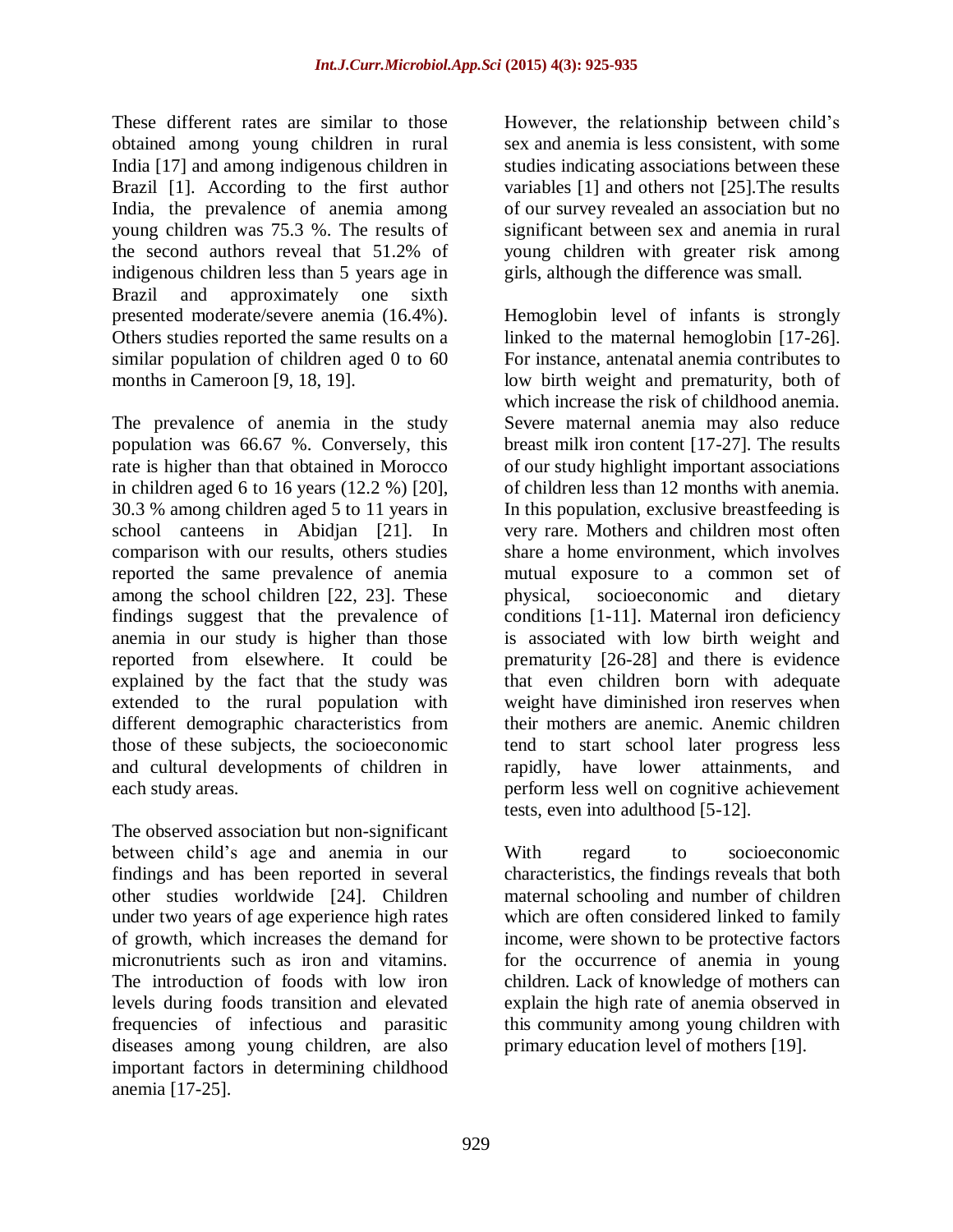High prevalence of stunting and anemia was observed in young children in this rural community. It is reported that malnutrition [29,30] is very harmful the first 1000 days of life and most of the consequences are irreversible and will negatively influence cognitive, psychomotor and brain growth of children until their adulthood. This age indicates nutrition transition [12] and probably inappropriate breastfeeding and complementary feeding practices. Nutritional status of young children is affected by a common set of factors, including socioeconomic status, sanitation, infectious and parasitic diseases, and diet. With regard to diet, protein energy malnutrition favors the development of anemia through a synergistic relationship. Moreover, low hemoglobin levels have been implicated in compromising linear growth [28]. The association between these anthropometric index and anemia has also been observed in several other studies [30].

Concerning the mean value of hemoglobin obtained in the case of this study is similar to that indicated in a rural population of preschool children in Ebolowa in southern Cameroon  $(10.76 \text{ g/dl})$  [31], and in preschool children in the region of Kenitra, Morocco  $(10.00 \text{ g/dl})$  [19] where the mean of haemoglobin is lower than established standards. We observed a highly significant association between hemoglobin level and other biological parameters suggesting that iron status was likely to be an important determinant of hemoglobin and hence anemia. The risk of iron deficiency anemia may thus depend on complex interactions between dietary iron content (type of diet), iron bioavailability (duration of breastfeeding and appropriate complementary feeding practices), increased iron use (growth velocity and erythroid mass expansion), and inappropriate iron losses (infection and infestation) [17].

Approximately anemia appeared related to a nutrient deficiency, with more than half the subjects in this category deficient in iron, either alone or in combination with vitamins deficiency [32]. The data revealed that mean daily intake above 50 % for all slices age (months). Surprisingly, the prevalence iron deficiency was 51.41 % among these children. Iron deficiency is due to inadequate intake or malabsorption of dietary iron. The adequacy of dietary iron depends on the intake and the bioavailability, which in turn are contingent to the nature of the food and the composition of the overall diet. In developing countries, the amount of iron in the diet is usually enough to cover body needs, because it is mainly provided by plant (cereals, tubers) based food in the form of non heme iron, its bioavailability is very low [33]. The low iron content of breast milk, the lack of other iron rich food, and the age related increase in iron requirements predispose young children to the depletion of iron stores that occurs at approximately one year of age. In addition, the major components of the diet in young children in Bangang are maize, irish potatoes, red and black beans, leafy vegetables, red palm oil and groundnuts which are not favorable for iron absorption and which contain inhibitors of iron absorption as compared with meat or fish [31].

This result is not surprising since iron deficiency is common in African children in the second year of life, and this has been related to inappropriate complementary feeding practices [31]. Iron deficiency is generally assumed to be the major cause of anemia globally [1]. However, besides iron deficiency, others factors that may cause or be associated with anemia include nutritional deficiencies involving other micronutrients (folate, vitamin A, and vitamin B12), infectious and parasitic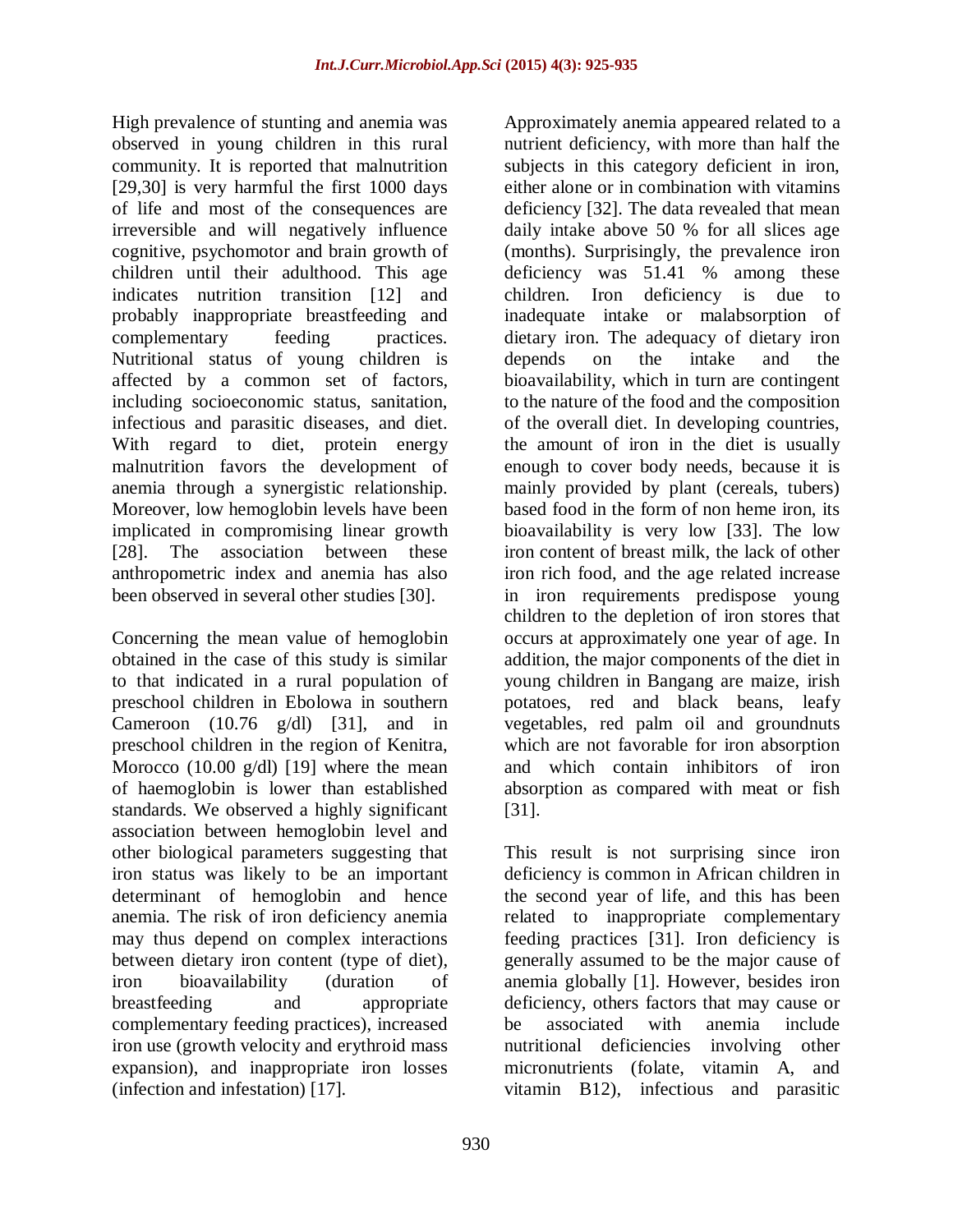diseases (diarrhea, malaria, and geohelminthosis), glucose-6-phosphate dehydrogenase deficiency, and genetically derived hemoglobinopathies [24-32].

In conclusion, anemia an important problem worldwide is increasing among young children in Bangang and requires urgent

attention. Our findings suggest that current public health strategies such as combining iron supplementation and the development of a nutrition program based on locally available foods in this locality are necessary to reduce childhood anemia and improvement of children's hemoglobin levels.

| <b>Table.1</b> Prevalence of anemia by socio-economic and demographic |
|-----------------------------------------------------------------------|
| characteristics and others determinants                               |

| Parameters              | Overall     | Anemic      |          | $\mathbf{p}$  |
|-------------------------|-------------|-------------|----------|---------------|
|                         | $n$ (%)     | $n$ (%)     | $\chi^2$ |               |
| <b>Sex</b>              |             |             |          |               |
| Girls                   | 97 (54.80)  | 65(67.01)   | 0.01     | <b>NS</b>     |
| <b>Boys</b>             | 80 (45.20)  | 53 (66.25)  |          |               |
| Age (months)            |             |             |          |               |
| $< 12$ months           | 85 (48.02)  | 74 (87.05)  | 30.6     | $< 0.0001$ ** |
| $\geq$ 12 months        | 92 (51.97)  | 44 (47.82)  |          |               |
| Mother's education      |             |             |          |               |
| Primary                 | 86 (48.59)  | 64 (74.42)  | 4.52     | $0.03*$       |
| Secondary               | 91 (51.41)  | 54 (59.34)  |          |               |
| Mother's working status |             |             |          |               |
| Yes                     | 40 (22.59)  | 29 (72.50)  | 0.79     | <b>NS</b>     |
| Non                     | 137 (77.40) | 89 (64.96)  |          |               |
| N° of children          |             |             |          |               |
| $\leq$ 5                | 125(70.62)  | 82 (65,60)  | 0.22     | <b>NS</b>     |
| > 5                     | 52 (29.37)  | 36 (69.23)  |          |               |
| Still breastfeeding     |             |             |          |               |
| Non                     | 85 (48.02)  | 63 (74.11)  | 4.09     | $0.04*$       |
| Yes                     | 92 (51.97)  | 55 (59.78)  |          |               |
| Underweight             |             |             |          |               |
| Yes                     | 27(15.25)   | 17(62.96)   | 0.20     | <b>NS</b>     |
| Non                     | 150 (84.74) | 101 (67.33) |          |               |
| Stunting                |             |             |          |               |
| Yes                     | 81 (45.76)  | 49 (60.49)  | 2.56     | <b>NS</b>     |
| Non                     | 96 (54.23)  | 69 (71.88)  |          |               |
| Wasting                 |             |             |          |               |
| Yes                     | 09(5.08)    | 03(33.33)   |          | <b>NS</b>     |
| Non                     | 168 (94.92) | 115 (68.45) |          |               |

\* P < 0.05 significance level; \*\* P<0.01 high significance level; NS: Non-significant difference.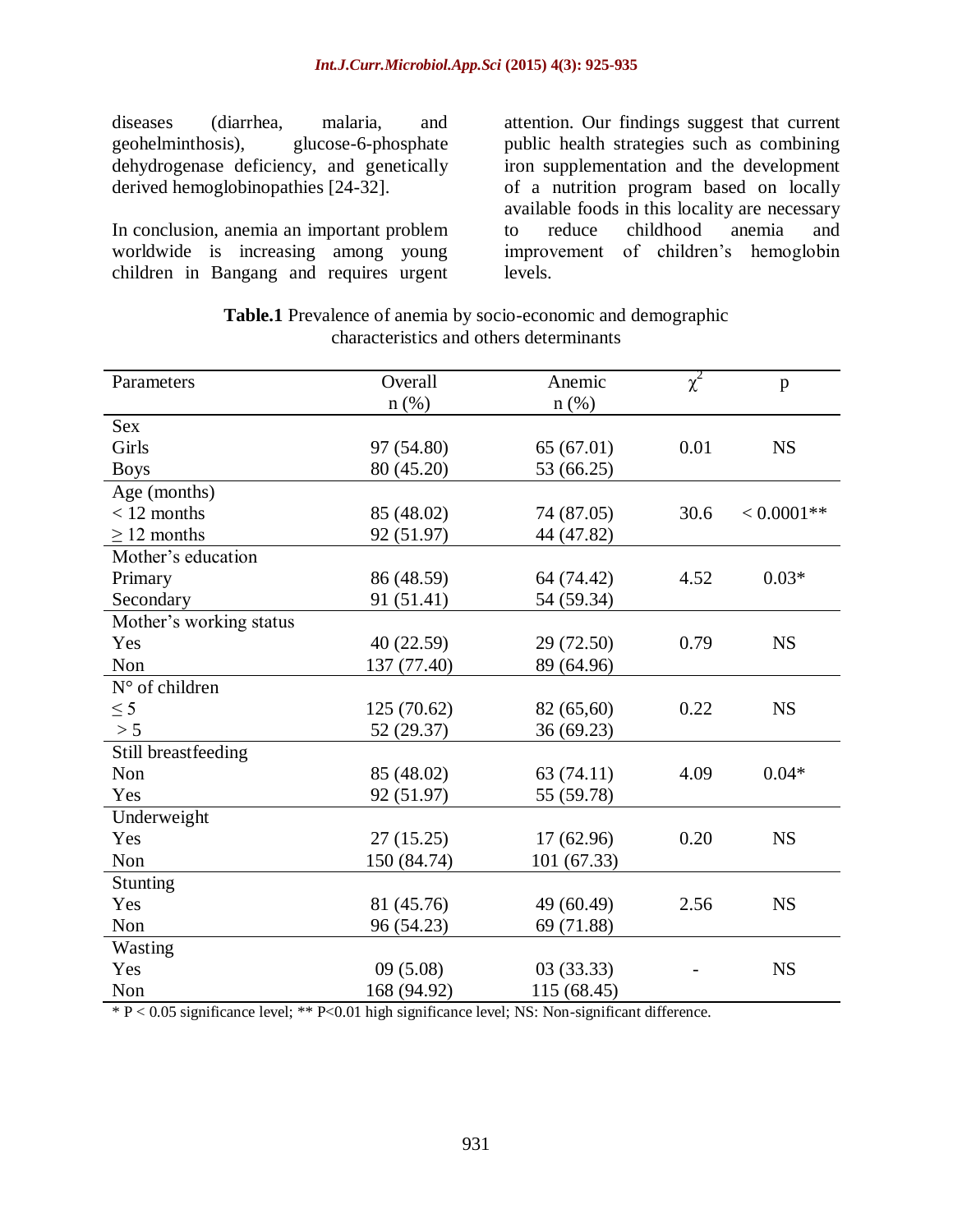#### *Int.J.Curr.Microbiol.App.Sci* **(2015) 4(3): 925-935**

| Parameters                      | Overall     | Girls       | <b>Boys</b> | p value | Reference<br>s values |
|---------------------------------|-------------|-------------|-------------|---------|-----------------------|
| Hemoglobin $(g/dl)$             | $10.52 \pm$ | $10.46 \pm$ | $10.59 \pm$ | (NS)    | $11 - 14.5$ ;         |
|                                 | 2.21        | 2,18        | 2.25        |         | 14.5-22               |
| Serum iron $(\mu \text{mol/l})$ | $11.06 \pm$ | $11.70 \pm$ | $10.33 \pm$ | (NS)    | $11 - 23$             |
|                                 | 0.59        | 0.92        | 0.69        |         |                       |
| Ferritin $(\mu g/l)$            | $28.62 \pm$ | $25.87 \pm$ | $32.61 \pm$ | (NS)    | $12 - 140$            |
|                                 | 2.51        | 3.14        | 4.09        |         |                       |
| Total iron binding capacity     | 55,66 $\pm$ | 54,05 $\pm$ | 57,08 $\pm$ | (NS)    | $45 - 72$             |
| $(\mu \text{mol/L})$            | 3,08        | 4,51        | 4,25        |         |                       |
| Transferrin saturation (%)      | $21,08 \pm$ | $21,26 \pm$ | $20,92 \pm$ | (NS)    | 16-40                 |
|                                 | 1,34        | 1,92        | 1,89        |         |                       |

## **Table.2** Mean values of iron status parameters in young children

**Table.3** Mean nutrient intake from non-breast milk sources during the previous 24 hours

| Nutrients/Age     | Age (months) | Iron mg/24 $h$ | Zinc mg/24h | Energy Kcal/24h |
|-------------------|--------------|----------------|-------------|-----------------|
| Mean daily intake |              | 0.17           | 0.27        | 185.64          |
| RDI               | $3-4$        | 0.27           | 5           | 700             |
| Mean intake % RDI |              | 62.96          | 5.40        | 26.52           |
| Mean daily intake |              | 0.43           | 1.31        | 344.40          |
| <b>RDI</b>        | $5-6$        | 0.27           | 5           | 700             |
| Mean intake % RDI |              | 159.25         | 26.20       | 49.20           |
| Mean daily intake |              | 2.40           | 1.43        | 381.58          |
| <b>RDI</b>        | $7 - 8$      | 11             | 5           | 810             |
| Mean intake % RDI |              | 21.82          | 28.60       | 47.11           |
| Mean daily intake |              | 2.61           | 1.88        | 427.48          |
| <b>RDI</b>        | $9-10$       | 11             | 5           | 950             |
| Mean intake % RDI |              | 23.73          | 37.60       | 45.00           |
| Mean daily intake |              | 3.29           | 1.93        | 496.84          |
| RDI               | 11-24        | 11             | 5           | 1150            |
| Mean intake % RDI |              | 29,91          | 38.6        | 43.20           |

RDI: Recommended daily intake

**Table.4** Anemia, iron deficiency and iron deficiency anemia

| Indicators                                                | Overall     | Girls      | <b>Boys</b> | p value   |  |
|-----------------------------------------------------------|-------------|------------|-------------|-----------|--|
| % of anemia                                               | 118 (66.67) | 65 (36.72) | 53 (29.94)  | <b>NS</b> |  |
| % of severe anemia                                        | 09(5.08)    | 05(2.82)   | 04(2.26)    | <b>NS</b> |  |
| % of moderate anemia                                      | 54 (30.51)  | 29(16.38)  | 25(14.12)   | <b>NS</b> |  |
| % of mild anemia                                          | 20(11.29)   | 19(10.73)  | 39 (22.02)  | <b>NS</b> |  |
| % of iron deficiency                                      | 91 (51.41)  | 45(25.42)  | 46 (25.99)  | <b>NS</b> |  |
| % of iron deficiency anemia                               | 69 (38.98)  | 36 (20.34) | 33 (18.64)  | <b>NS</b> |  |
| $\mathbf{X}$<br>$\sim$ $\sim$ $\sim$ $\sim$ $\sim$ $\sim$ |             |            |             |           |  |

NS: Non-significant,  $(p > 0.05)$ .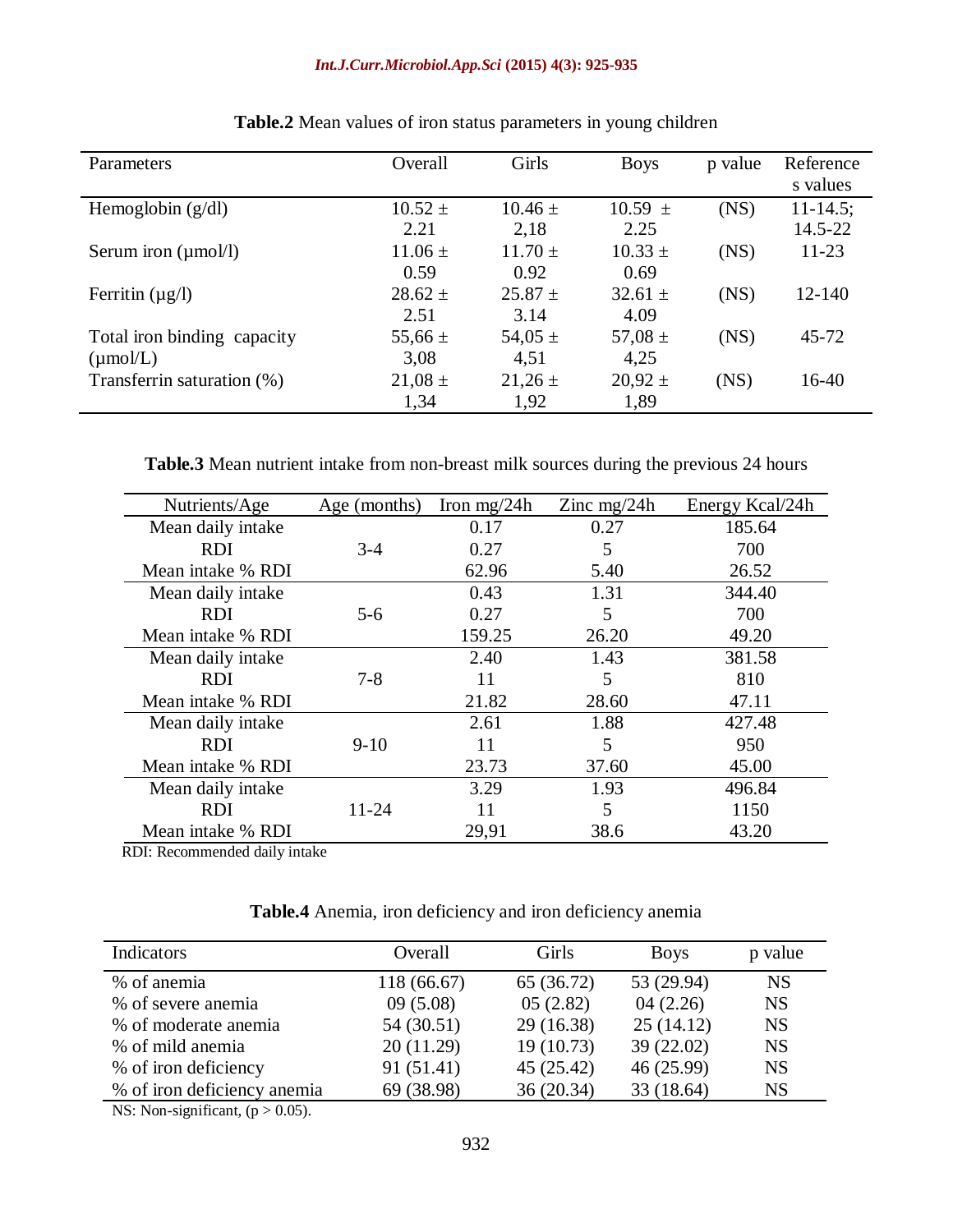| Factors                       | Coefficient (95% CI)             | p      |
|-------------------------------|----------------------------------|--------|
| Serum iron                    | $-0.18$ (1.06 to 1.35)           | < 0.01 |
| Ferritin                      | $-0.38$ ( $-0.62$ to $-0.13$ )   | < 0.01 |
| Total iron binding capacity   | $0.16(0.08 \text{ to } 0.23)$    | < 0.01 |
| <b>Transferrin Saturation</b> | $-0.05$ ( $-2.01$ to 0.093)      | < 0.01 |
| C reactive protein            | $0.113(0.12 \text{ to } 0.25)$   | < 0.01 |
| Length for age, z-score       | $0.099$ (-0.050 to 0.244)        | 0.19   |
| Weight for age, z-score       | $0.104$ (-0.045 to 0.248)        | 0.17   |
| Weight for length, z-score    | $0.050$ (-0.096 to 0.202)        | 0.48   |
| Maternal education            | $0.06(0.02 \text{ to } 0.09)$    | 0.03   |
| Child still breastfeeding     | $0.186(0.05 \text{ to } 0.27)$   | 0.01   |
| Number of children            | $0.173(0.026 \text{ to } 0.313)$ | 0.02   |
| Age of children               | $0.086$ (-0.062 to 0.231)        | 0.25   |
| Gender                        | $0.029$ (-0.119 to 0.176)        | 0.70   |
| Iron intake                   | $0.454$ (0.178 to 0.732)         | 0.01   |
| Zinc intake                   | $-0.223$ ( $-0.157$ to 0.067)    | 0.02   |
| Energy intake                 | $-0.239$ ( $-0.195$ to $0.045$ ) | 0.02   |

**Table.5** Regression coefficients between hemoglobin level and conditions in the child

 $* P < 0.05$  significance level;  $* P < 0.01$  high significance level

#### **Acknowledgement**

The study was support by grant funding from Nestle Foundation to Dr Kana Sop Marie. The authors thank responsible of rural population in the Bangang rural community of West Cameroon, parents and young children who participated to the study.

### **References**

- [1] Leite M, Cardoso A, Coimbra C, Welch J, Gugelmin S, Lira I, Horta B, Santos R, Escobar A. Prevalence of anemia and associated factors among indigenous children in Brazil: results from the First National Survey of Indigenous People's Health and Nutrition. Nutrition Journal 2013; 12: 69.
- [2] Crawley J. Reducing the burden of anaemia in infants and young children in malaria-endemic

countries of Africa from evidence to action. Am J Trop Med Hyg 2004; 71: 25-34.

- [3] Chhabra S, Preetinder K, Chandan T, Prashant Z. Study of fetal blood with maternal vaginal bleeding. Asian Journal of Scientific Research 2012; 5(1): 25-30.
- [4] World Health Organization. Iron deficiency anemia assessment, prevention and control: A guide for program managers. Geneva: WHO; 2001.
- [5] World Health Organization. Worldwide prevalence of anaemia 1993-2005: WHO global database on anaemia. Geneva, WHO; 2008.
- [6] McLean EM, Cogswell JE, Egli D, Wojdyla BD, Benoist. Report of the World Health Organization. Technical consultation on prevention and control of iron deficiency in infants and young children in malaria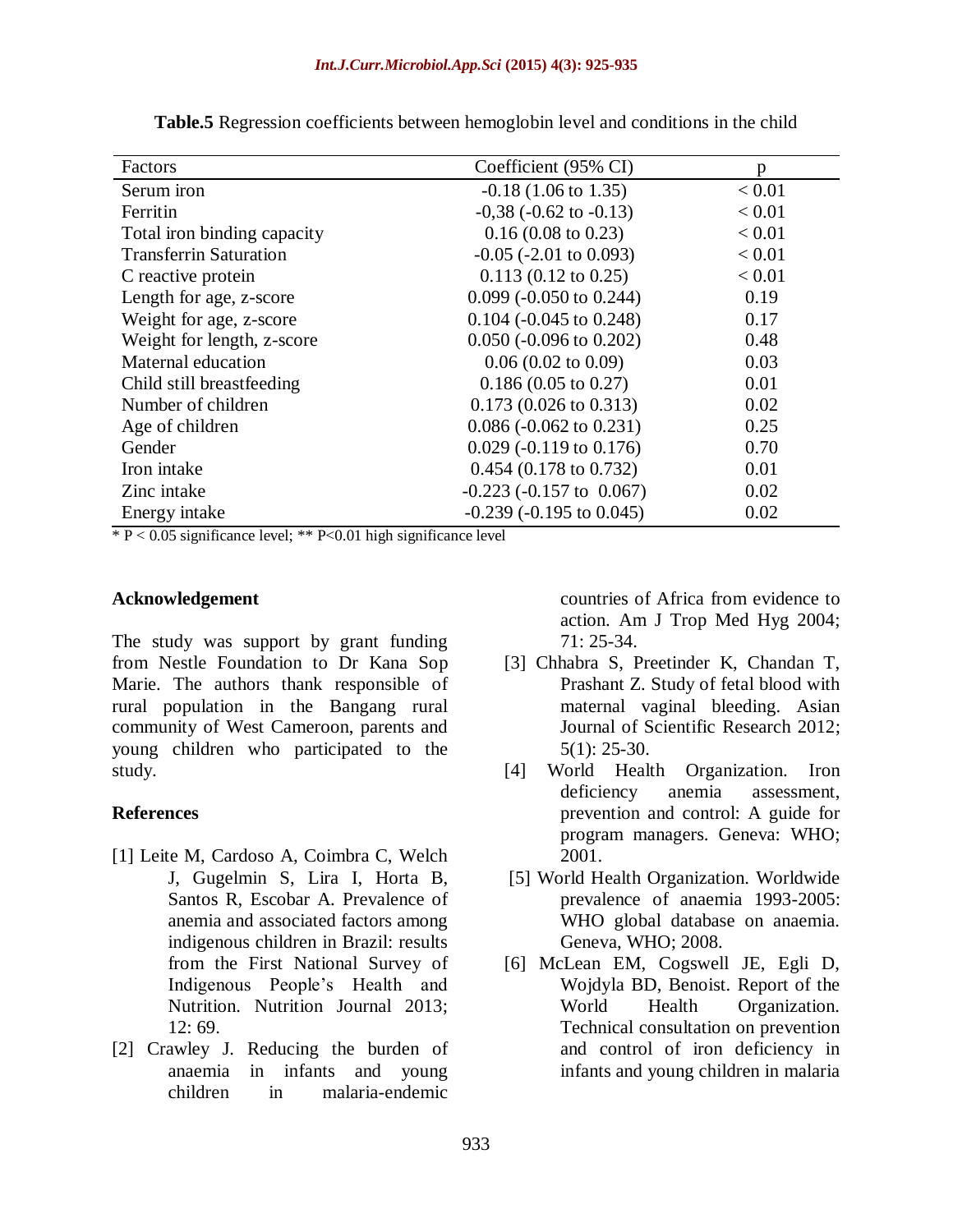endemic areas. Food and Nutrition Bulletin 2006; 28(4): 489-631.

- [7] Enquête de Démographie et de Santé au Cameroun. Rapport préliminaire. Institut national de la statistique. EDS-MICS 2011; 1-66.
- [8] Dillon JC. Prévention de la carence en fer et des anémies ferriprives en milieu tropical. Médecine tropicale 2000; 60: 83-91.
- [9] Gouado I, Djuidje M, Pankoui J, Fotso H. (2008). Iron status of malaria patients in Douala-Cameroon. Pakistan Journal of Nutrition 2008; 7: 620-624.
- [10] Mbanya D, Tagny A, Akamba MO, Mekongo, Tetanye E. Etiology of anaemia in African children from 5 to 10 years. Sante 2008; 18(4): 227- 230.
- [11] Hadipour R, Norimah AK, Poh BK, Firoozehchian F, Akaberi A. Haemoglobin and serum ferritin levels in newborn babies born to anaemic Iranian Women: a Cross-Sectional Study in an Iranian Hospital. Pakistan Journal of Nutrition 2010; 9(6): 562-566.
- [12] Kana SM, Gouado I, Mananga MJ, Ekoule LD, Amvam ZPH, et al. Evaluation of nutritional status of young children aged 0-2 years in the Douala city (Cameroon), survey of some practices during diversification of complementary foods. African Journal of Food Science and Technology 2013; 4: 29-34.
- [13] Nguefack F, Chelo D, Tejiokem MC, Pondy A, Njiki MJ, Dongmo R, Mbassi HD, Taguebue J, Guemkam G, Vougmo C, Koki PO. Fréquence des anémies sévères chez les enfants âgés de 2 mois à 15 ans au Centre Mère et Enfant de la Fondation Chantal Biya, Yaoundé, Cameroun.

Panafrican Medical Journal 2012; 12:46.

- [14] Demographic Health Surveys. Measure DHS Statcompiler 2012.
- [15] World Health Organization. Global data base on child growth and malnutrition. WHO; 2012.
- [16] National surveys of micronutrients status and consumption of fortifiable foods in Cameroon, 2012.
- [17] Pasricha SR, Black J, Muthayya S, Shet A, Bhat V, Nagaraj S, Prashanth NS, Sudarshan H, Biggs BA, Shet AS. Determinants of anemia among young children in rural India. Pediatrics 2010; 26: 140-149.
- [18] Reina ES, Martin NA, Ndjebayi, Juergen G, Erhardt KH, Brown. Plasma ferritin, soluble transferrin receptor, and body iron stores identify similar risk factors for iron deficiency, but result in different estimates of the national prevalence of iron deficiency and irondeficiency anemia among women and children in Cameroon*.* In press, Journal of Nutrition 2012.
- [19] El Houi M, Aboussaleh Y, Ahami A, Farsi M. Contribution to the study of anaemia prevalence in preschool children in the region of Kenitra, Morocco. Anthropo 2009; 19: 1-5.
- [20] El Hioui M, Ahami A, Aboussaleh Y, Rusinek S, Dik K, Soualem A, Azzaoui F, Loutfi H, Elqaj M. Risk factors of anaemia among rural school children in Kenitra, Morocco. East African Journal of Public Health 2008; 5 (2): 62-66.
- [21] Kokore BA, Bleyere MN, Kouakou LK, Kouassi D, and Yapo PA. Haematological status and anaemia prevalence among children aged 5 to 11 years in school canteens in Abidjan (Côte d'Ivoire). Middle-East